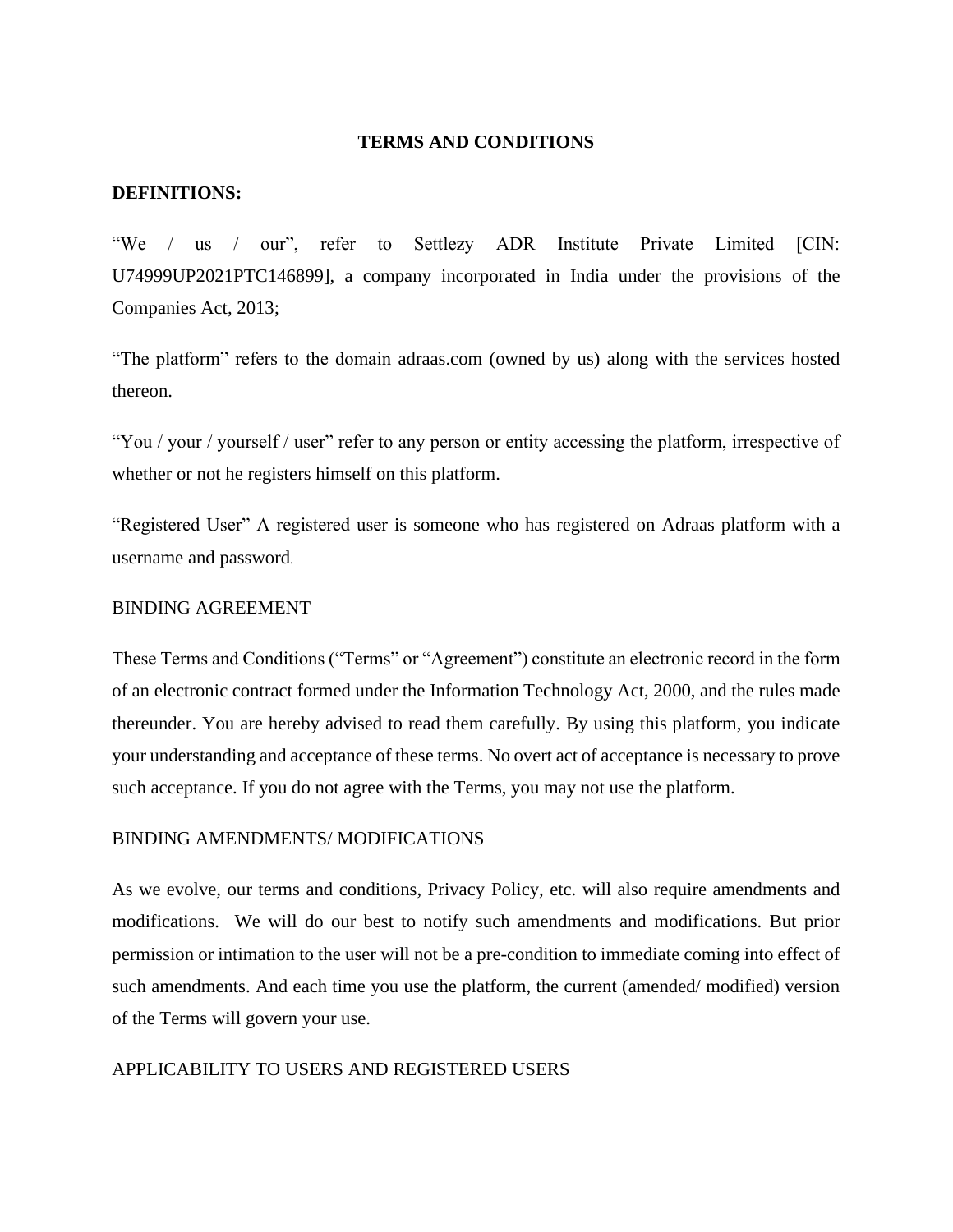These rules apply to all users and registered users. At time of availing specific services from us, the registered users shall be subject to additional terms applicable to any service that is provided by the platform, and the same shall be deemed to be incorporated into these terms, and shall be treated as part and parcel of the same.

# USER ELIGIBILITY

The User represents that it is either a body corporate duly incorporated under the laws of India or a citizen of India with capacity to contract under the laws of India.

# DISCLAIMERS BY ADRAAS

- 1. Legality of use of platform: We make best efforts to offer services that are compliant with all applicable laws. Nonetheless we trust that before availing the services of the platform, you have independently verified and satisfied yourself regarding applicability and compliance of any and all other laws, rules and regulations that may be applicable to or in connection with the User's use of the Website, Portal and the services offered herein.
- 2. No Legal Advice: We are not a law firm and our services nor any material provided by Adraas are a substitute for legal advice. A legal practitioner should be consulted for any legal advice or matter. No attorney-client relationship is created by receiving services or use of materials provided by us.
- 3. No Agency or Partnership: No agency, partnership, joint venture, or employment is created as a result of this Agreement or your use of any part of the platform.
- 4. Right to terminate: If Adraas has reason to believe that the user is in breach of general code of conduct, the terms and conditions of use, or of any other laws applicable in the scenario, Adraas may at any time, limit, suspend, cancel or revoke the User's access to Adraas platform.
- 5. Services As Is: The Services by Adraas are provided on as-is basis and there is no express or implied understanding that the Services shall be supplemented in any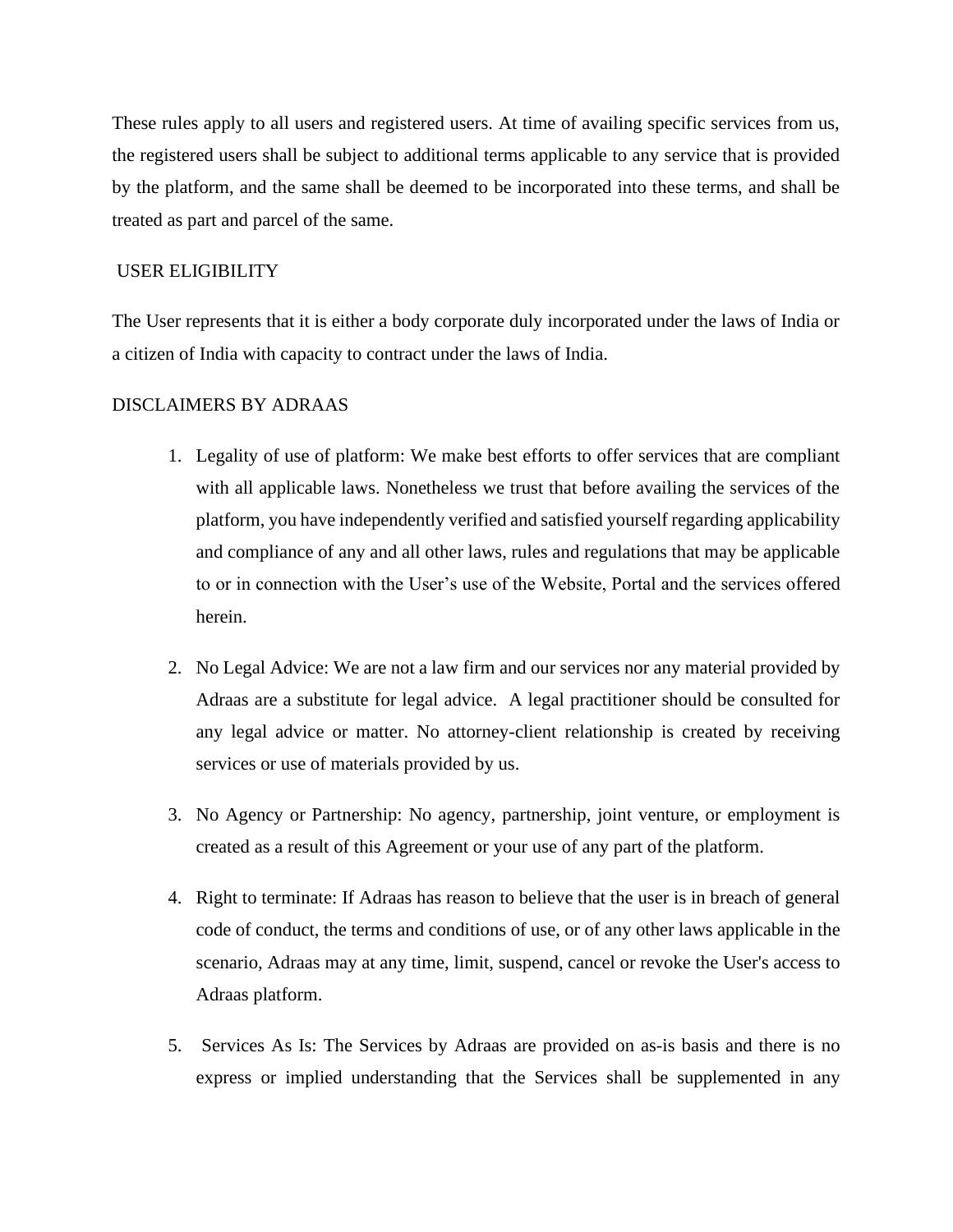manner or other offerings shall be provided by Adraas and the continued availability of the Services is solely at the discretion of Adraas.

# PRIVACY POLICY

The Use of this platform is strictly governed by our Privacy Policy.

#### EXEMPTIONS OF LIABILITY

- 1. No Liability for Lost Data: As per our Privacy policy, ADRAAS keeps all information taken from users confidential and will not disclose your username and password or any other information to anyone. Confidentiality of your account's username and password and for all activities that occur under your account are your responsibility. Adraas shall not be liable for any loss, removal, deletion, or failure of delivery ("Losses") to the intended recipient of any User Content, whether caused by computer virus, unauthorised access, malicious attack or otherwise unless such Losses are solely attributable to Adraas. You are advised to retain a back-up copy of all User Content. If you discover or suspect unauthorized access to your account; or forget your username and / or password; or discover a security flaw on the platform, You shall notify Adraas using "contact us" or escalate options on the portal.
- 2. Link to Third Party sites: Third party content may appear on the platform or may be accessible via links. We are not responsible for and assume no liability for any mistakes, misstatements of law, defamation, slander, libel, omissions, falsehood, obscenity or profanity in the statements, opinions, representations or any other form of information contained in any third-party content appearing on the platform. You understand that the information and opinions in the third-party content is neither endorsed by nor does it reflect our belief.
- 3. Typographical errors: The information, materials, Services available on the platform may inadvertently include inaccuracies, typographical errors, or outdated information. We are not responsible for and shall not be bound to honor typographical or pricing errors on the platform.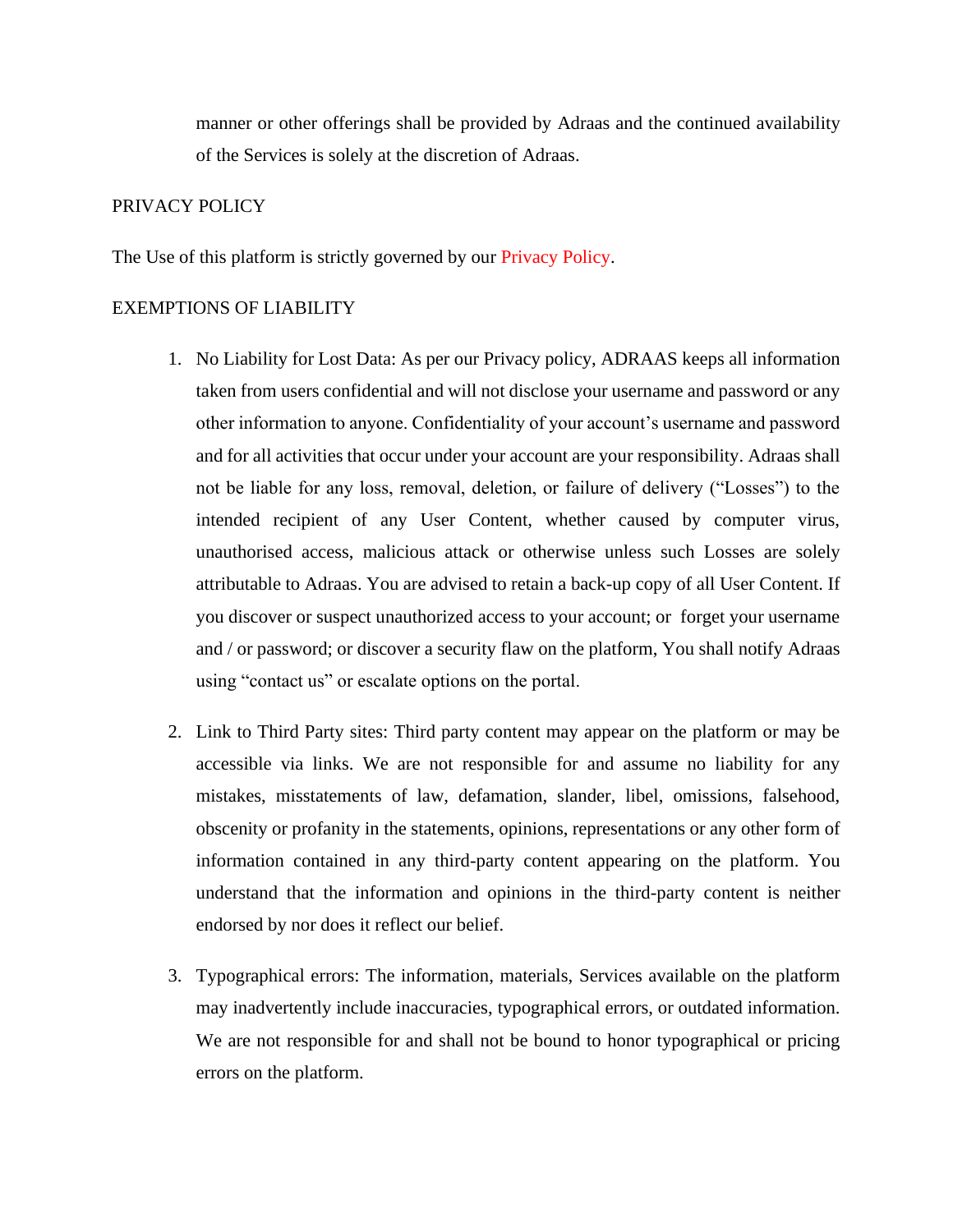4. Miscellaneous: We do not guarantee the accuracy, completeness, justness, fairness, neutrality, validity or usefulness of the Services, any award made by any neutral, any other service or content provided on the platform.

#### CODE OF CONDUCT

- 1. The user will not use or attempt to use the platform by any automated means, or take any action that, causes or has a potential to cause an unreasonable or disproportionate load on the servers or network infrastructure of the platform.
- 2. The user will not restrict access to the Services or data contained in the Website or the Portal, or use any software, technology, or device to scrape, spider, or crawl the Website, the Portal, or the systems of the platform or harvest or manipulate data of the platform or any users of the Platform.
- 3. The user shall not provide false, fabricated, misleading, or inaccurate information during account registration or later.
- 4. The User will refrain from using services provided by The platform for any illegal purposes.
- 5. The user will not engage in communication or post anything on the Platform that is abusive, offensive, threatening, obscene, defamatory, casteist, sexist, pornographic, inciting violence, or otherwise victimises or intimidates an individual or group on the basis of religion, gender, sexual orientation, race, caste, ethnicity, age, or disability, other than to the extent that such material constitutes an essential and indispensable part of the claims, pleadings or counter-claims of the User submitted in relation to a Dispute.
- 6. The user will not interfere or attempt to interfere with the functioning of The platform or its Services by using or accessing the platform or the Services through unauthorized means.
- 7. The user will not publish or post any malicious content intended to damage or disrupt another user's browser or computer.
- 8. The user will not print, download, display, modify, translate, archive, enhance, adapt, enhance, disassemble, decompile, reverse engineer, exploit commercially or otherwise, create derivative works from, make copies or create archives of the platform, or any content thereon for any purpose, except as explicitly permitted by. This clause will not be applicable to any action taken by a User with our prior consent.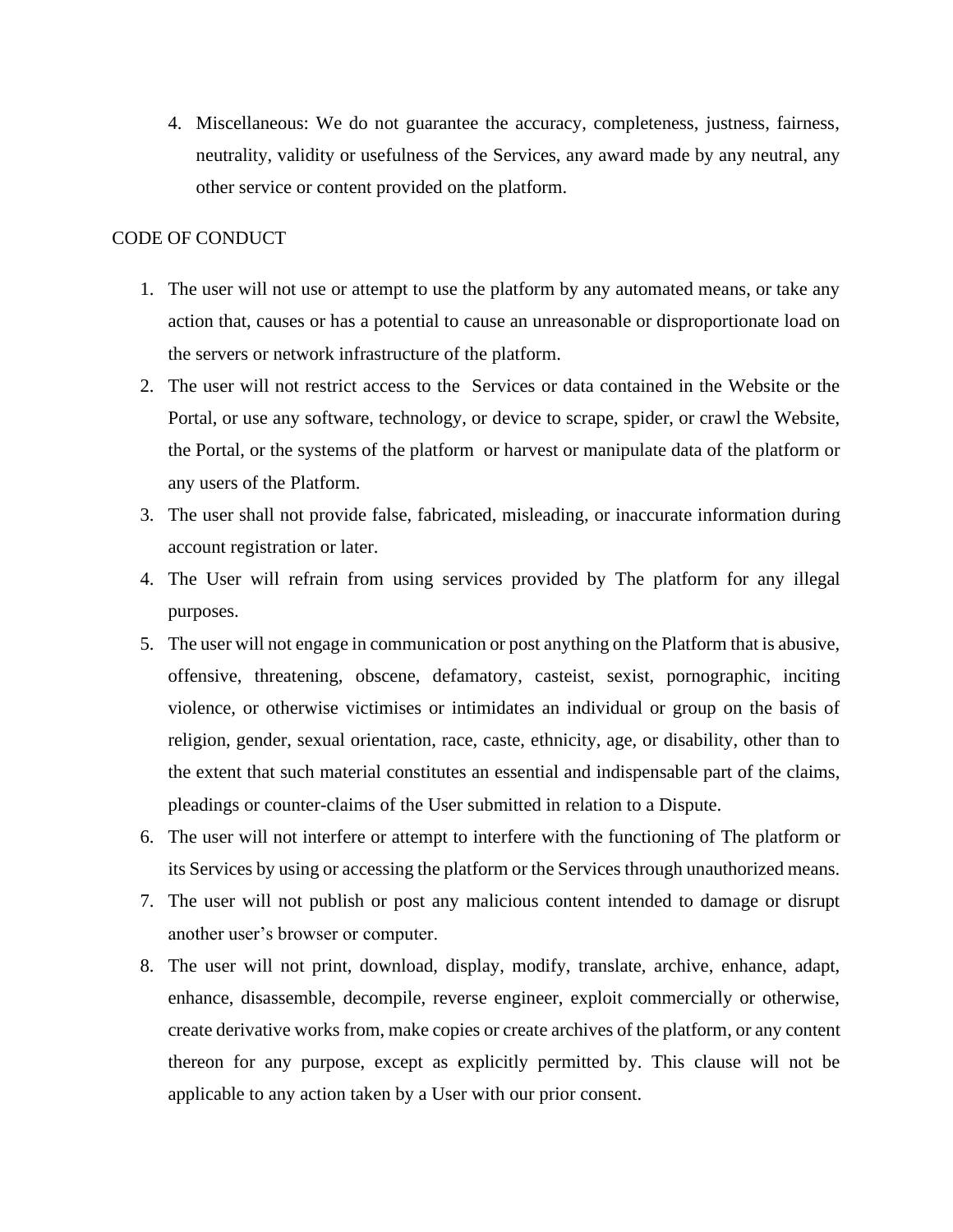- 9. The User will not use or facilitate the use of or attempt to use the platform or the services provided by it or to the benefit of any unauthorized third parties.
- 10. The user will abstain from committing any abuse, or harm or stalk, threaten, impersonate, harass, deceive, any other person or entity through the use of the platform or Services.
- 11. The user will not hack or attempt to hack or gain unauthorized access to the platform or do anything that will compromise the integrity thereof.
- 12. The user will not commit any breach or attempt to commit any breach of security network, software, services, data, computers or other hardware of the platform or that of any third party that is hosting or interfacing with any part of the platform.
- 13. The user shall not violate any law at any time including local, state, national or international law or regulation.

# USER UNDERTAKINGS

- 1. The user undertakes that he is familiar with the use of necessary technology and is equipped with all the necessary technological infrastructure, resources, capabilities, connectivity and understanding to participate in the arbitration process in a fair and just manner.
- 2. The user undertakes that he will not hold the platform or its officers responsible for any errors, crashes or malfunctioning or other related events that might occur and which are solely attributable to the user's use of the platform.
- 3. The User undertakes that his use of the platform or Software is limited for the purposes of availing services provided by it and he has no right, interest, claim over the platform, website, any software or over any intellectual property of the platform.

# **COMMUNICATION**

By providing your Personal Information to us, you agree that we may send you informational / promotional text (SMS) messages and email notifications. You will be able to opt-out of receiving such messages or e-mail notifications.

# FORCE MAJEURE